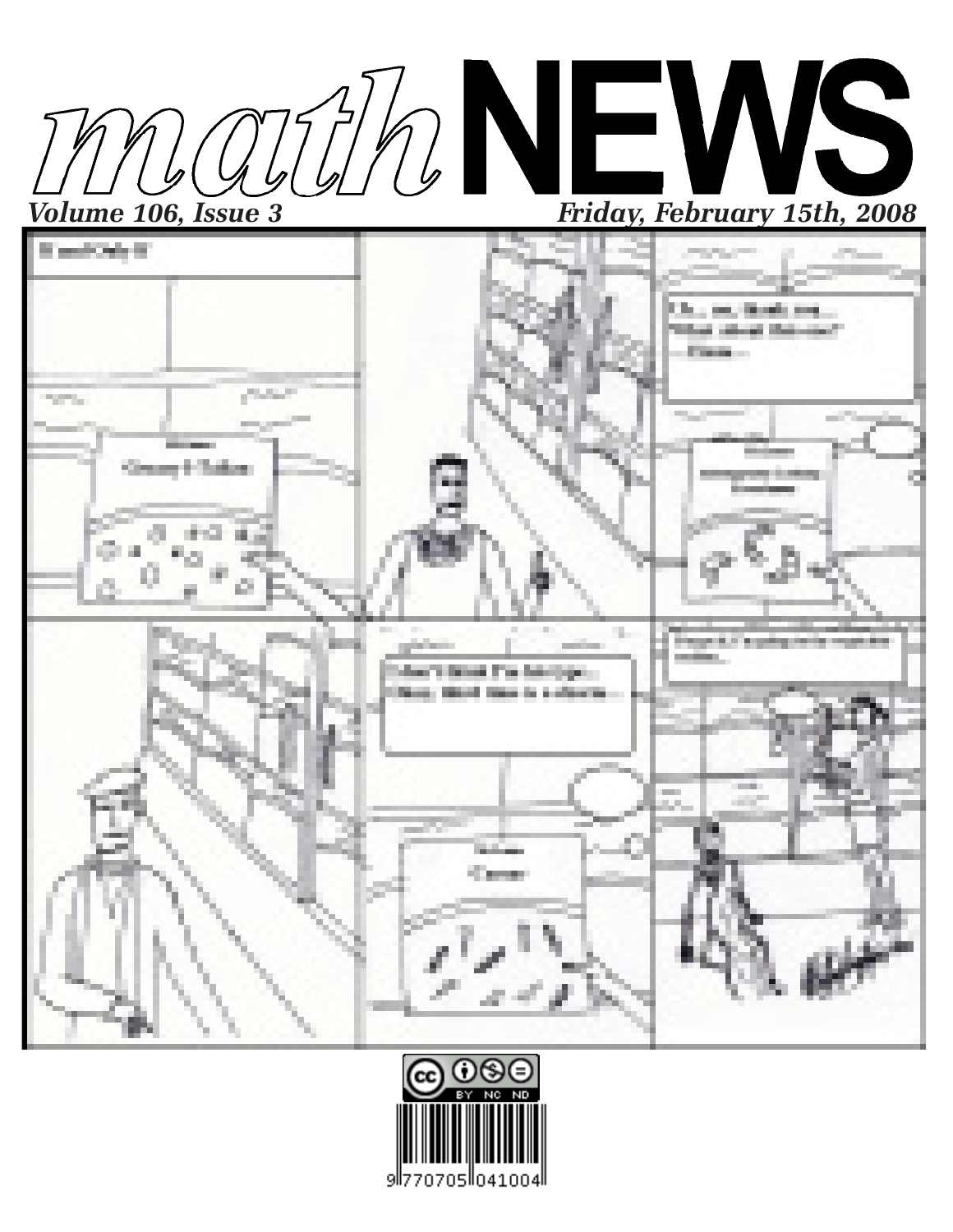### *look***AHEAD**

| mathNEWS                                |                                         |  |  |  |  |  |  |  |
|-----------------------------------------|-----------------------------------------|--|--|--|--|--|--|--|
| February 15                             | <i>mathNEWS</i> Issue 3 hits the stands |  |  |  |  |  |  |  |
| February 24                             | <i>mathNEWS Production Night #4</i>     |  |  |  |  |  |  |  |
| February 29                             | mathNEWS Issue 4 goes on a rampage      |  |  |  |  |  |  |  |
| <b>Math Faculty</b>                     |                                         |  |  |  |  |  |  |  |
| February 16                             | Final day of Spring 2008                |  |  |  |  |  |  |  |
|                                         | enrolment appointments                  |  |  |  |  |  |  |  |
| February 22                             | Last day for 50% refund                 |  |  |  |  |  |  |  |
| February 25                             | Fall 2008 Pre-enrolment begins          |  |  |  |  |  |  |  |
| February 29                             | WD period ends                          |  |  |  |  |  |  |  |
| <b>MathSoc</b>                          |                                         |  |  |  |  |  |  |  |
| Wednesdays                              | Games Nights                            |  |  |  |  |  |  |  |
| Thursdays                               | Movie Nights                            |  |  |  |  |  |  |  |
| February 21                             | <b>Bill Gates Talk</b>                  |  |  |  |  |  |  |  |
| Feds                                    |                                         |  |  |  |  |  |  |  |
| Today                                   | Blood Donor Clinic until 15:00          |  |  |  |  |  |  |  |
| <b>CECS</b>                             |                                         |  |  |  |  |  |  |  |
| see www.cecs.uwaterloo.ca and           |                                         |  |  |  |  |  |  |  |
| <u>www.career services.uwaterloo.ca</u> |                                         |  |  |  |  |  |  |  |
| <b>Miscellaneous</b>                    |                                         |  |  |  |  |  |  |  |
| February 15                             | National Flag of Canada Day             |  |  |  |  |  |  |  |
| February 18                             | Family Day (Alberta and Ontario)        |  |  |  |  |  |  |  |
| February 21                             | Desargues' Birthday                     |  |  |  |  |  |  |  |
|                                         |                                         |  |  |  |  |  |  |  |

### **Prez Sez**

Hi everyone. As you've all heard, Bill Gates is coming to campus. I am really excited; congratulations to the few of you that are able to attend. As of the time I'm writing this, I've heard that there might be a showing of the talk in the Davis Centre for people who cannot fit in to the theatre (more on this when I hear more). We are still accepting proposals for how to spend our Capital Improvements Fund to improve lounge space and our facilities, please visit our website to get more info and please submit your requests. Midterms are upon us, and I'm already behind; I hope you are all doing better. I hope you all had a happy Valentine's day and have a great reading week. Yay! Full week off!

Natalie

### **UW Gamers movie night**

Coming the first Wednesday after Reading Week, UW Gamers, in association with MathSoc, is holding a videogame movie night.

To make this more than just a normal movie night, we plan to not only *watch* the movies, but also to **play** the video games they were based on at the same time! Considering this is being written over 2 weeks before the event, we still haven't decided what we're watching. We do know that it will be in the MC Comfy Lounge, probably at 5pm. Stay tuned to www.uwgamers.org for what the movies are going to be!

# **Frank Jessop in Re<sup>UW Gamers Dude</sup>**

Date: Friday, Feb 15<sup>th</sup> 7pm

 Location: Conrad Grebel University College Chapel Featuring piano works by Chopin, Ravel, Rachminoff, Liszt and Schumann. Free admission - all welcome!

### *mast***HEAD**

*Pithy and or Sarcastic Subtitle*

Well, this is the last issue of *math*NEWS before reading week so we might have given you lots of puzzles to work on over the ever so long and boring break. However, we have chosen not to, so now you have no excuse not to study. The puzzle at the end of the *mast*HEAD does not exist. Of course, you could use your free time to do things like read the *mast*HEAD, which no one does anyway (except Eric Logan [Hi, Eric!]). However, if you thought that by entering a wardrobe and going to Narnia would be a great way to waste a week, you'll find that time doesn't go anyway nearly as quickly as it does in there.

In keeping with generally accepted *math*NEWS principles, our production staff answered the *mast*HEAD question as they consumed sustenance. This week's question was: "What aren't you reading this reading week?", so here are their suggestions for what you might consider reading to occupy your time for the next week: snippet "your mind", Math.random() "Boobies!", Peter "Thor's Python code.", 42 "Philosophy of Mind, the midterm is over", Thor "www.asciipr0n.com", Megaton Panda "My students' coding assignments. (bonus marks for mentioning this to me!), Matt "random legal documents", MJB "Wild Seed, because FASS drove me insane".

We will now take a moment to give thanks to Graphics for using their prodigious printing prowess for our benefit. We should also thank early midterms for the exquisite agony they bring and productionists they take, Pizza Nova for the cheesy goodness they provide and Vlad Tepes for valiently opposing the Ottomans. New aged music for taking something like an art and turning it into an orgy of similar sounding, whiny fucktards.

Michaelangelo 'AngelED' Finistauri "The VCR instructions." Michael 'perkiED'Perkins "Robots: Learning to Program in Java"

| Drywaller                                                                                                                                                                                                                                                                                          |                         | 2 2 2 3 3 2 2 2     |     |                |                     |  |                |                | 3 4            |  |
|----------------------------------------------------------------------------------------------------------------------------------------------------------------------------------------------------------------------------------------------------------------------------------------------------|-------------------------|---------------------|-----|----------------|---------------------|--|----------------|----------------|----------------|--|
|                                                                                                                                                                                                                                                                                                    | $\overline{2}$          |                     |     |                | 2 1 1 2 3 3 2       |  |                |                | $\overline{2}$ |  |
| "Listen up. Our client isn't picky, as long as<br>each square has the right number of walls<br>surrounding it. Sounds a little tricky, but we<br>didn't get to be the #3 drywall outfit in town<br>by being lazy."<br>Also:<br>• There's a wall around the outside<br>• They want exactly 14 rooms |                         | 2 1 0 1 3 2 3       |     |                |                     |  | $\overline{4}$ | $\mathfrak{D}$ | $\overline{2}$ |  |
|                                                                                                                                                                                                                                                                                                    |                         | 3 1 0 2 3 2 2 2     |     |                |                     |  |                |                | 2 2            |  |
|                                                                                                                                                                                                                                                                                                    | $\overline{\mathbf{3}}$ |                     |     |                | $1 \ 1 \ 2 \ 1 \ 1$ |  |                | $\mathfrak{D}$ | $\overline{2}$ |  |
|                                                                                                                                                                                                                                                                                                    |                         | 3 2 2 1 0 0 0 0 1 2 |     |                |                     |  |                |                |                |  |
|                                                                                                                                                                                                                                                                                                    |                         | 3 2 2 1 0 0 0 0 1 2 |     |                |                     |  |                |                |                |  |
|                                                                                                                                                                                                                                                                                                    |                         | $\overline{2}$      |     |                | 21000012            |  |                |                |                |  |
|                                                                                                                                                                                                                                                                                                    |                         |                     |     |                | 2 3 1 0 0 0 0 1     |  |                |                | $\overline{3}$ |  |
|                                                                                                                                                                                                                                                                                                    |                         | $2 \overline{2}$    | (3) | 2 <sup>1</sup> |                     |  |                | $\mathfrak{D}$ | $\vert$ 4      |  |

#### **ISSN 0705—0410**

*math*NEWS is normally a fortnightly publication funded by and responsible to the undergraduate math students of the University of Waterloo, as represented by the Mathematics Society of the University of Waterloo, hereafter referred to as MathSoc. *math*NEWS is editorially independent of MathSoc. Content is the responsibility of the *math*NEWS editors; however, any opinions expressed herein are those of the authors and not necessarily those of MathSoc or *math-*NEWS. Current and back issues of *math*NEWS are available electronically via the World Wide Web at http://www.mathnews.uwaterloo.ca/. Send your correspondence to: *math*NEWS, MC3046, University of Waterloo, 200 University Ave. W., Waterloo, Ontario, Canada, N2L 3G1, or to userid mathnews@student.math.uwaterloo.ca on the Internet.

This work is licensed under the Creative Commons Attribution-Noncommercial-No Derivative Works 2.5 Canada License. To view a copy of this license, visit http://creativecommons.org/licenses/by-nc-nd/2.5/ca/ or send a letter to Creative Commons, 559 Nathan Abbott Way, Stanford, California 94305, USA. Terms may be renegotiated by contacting the editor(s).

Dante & Vergil: Michaelangelo Finistauri & Michael Perkins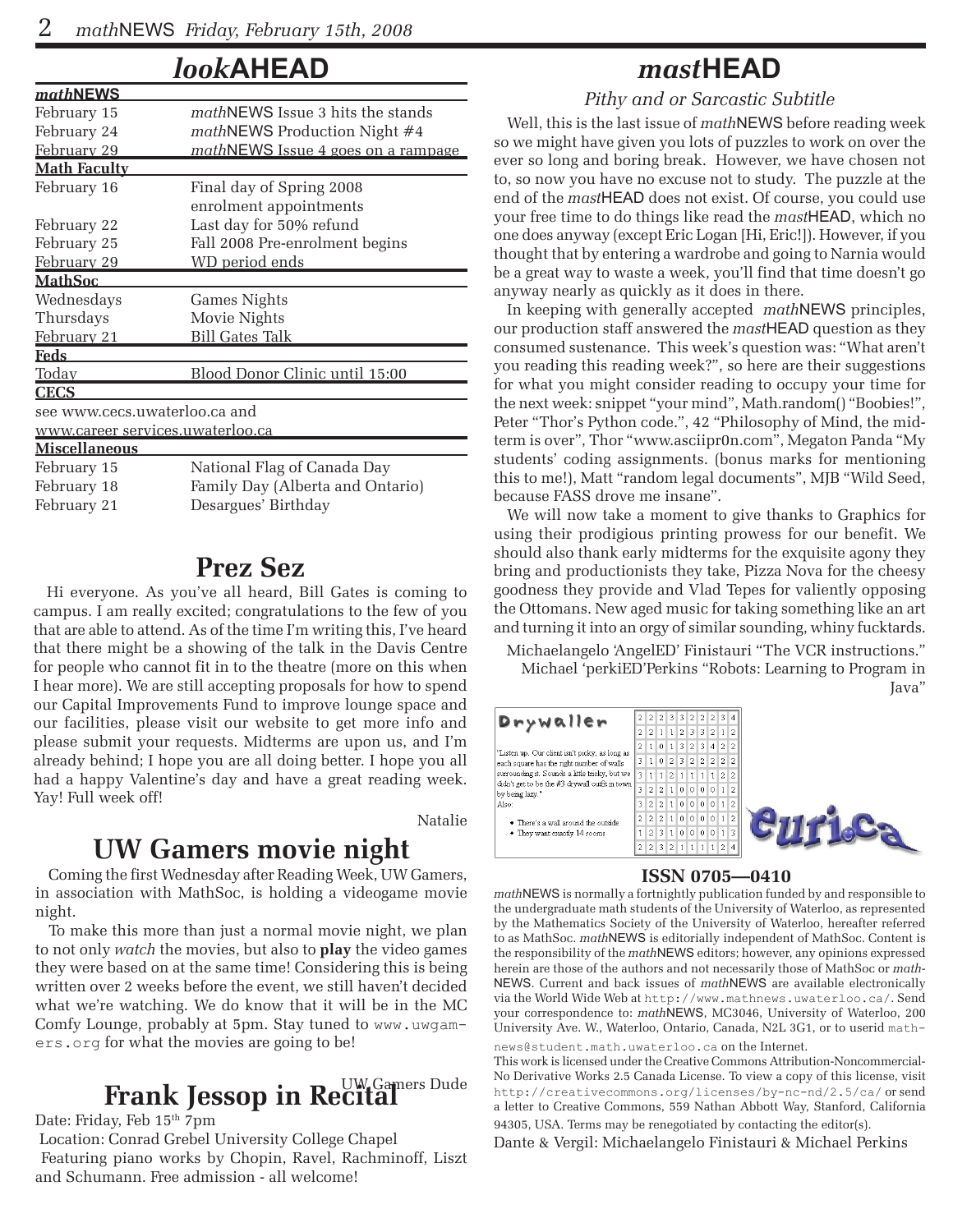## **CSC Flash**

Greetings humans. It is I, Chairbeing extraordinaire, at your service for another round of CSC Flash. In this biweekly reporting period the CSC has cleaned the office and restored me to working order, and less importantly launched the first programming contest of the term.

#### *I'm Back*

In a strange bout of cleanliness a week ago, the executive and a few determined members swept the office and took most everything out, finding yours truly behind the carcass of Sodium-Benzoate. While angered at my imprisonment, I was grateful for the cleaning effort and decided to spare their lives… for now. Upcoming this term I plan to whip the executive in to shape, clean up the office, and in general be an extraordinary Chairbeing.

#### *The Contest*

Starting 4pm yesterday, the first CSC programming contest of the term got off to a solid start. The game is head to head risk, with contenders' bots engaging in a vicious struggle for control of a random 128 node planar graph. The contest ends at 12am this coming Sunday so get hacking. A prize of a \$20 dollar gift certificate to the C&D will be tendered to the writer of the best program.

#### *Some Other Stuff*

We have a talk from the Institute for Quantum Computing scheduled for the future (tentaively February  $29<sup>th</sup>$ ) as well as a Linux awareness week and possibly another programming contest. For an interesting problem to contemplate, consider the classic question of "Write a program to generate all multiples of 2, 3, and 5". Most contemplations of this problem use it to illustrate the power of lazy evaluation and how cool Haskell is; however, they rarely consider the complexity class. Students in CS136 are just learning complexity analysis and had this on their latest assignment, except were instructed to implement it in C without using arrays. This resulted in an O(n log n) filter in most cases; however, I believe that using generating functions one could solve for a finite term recurrence equation yielding a straightforward O(n) solution that does not use lists or sorts. However, my extended imprisonment has rendered my combinatorial unit offline so I cannot offer insight as to whether or not this recurrence can actually be found. In any case, I suppose you humans should be able to handle the task and work out the details.

Calum T. Dalek

### **Sudoku Winner**

This week we had eight submissions to the Sudoku. Alas, there can only be one victor. The best answer provided to the question "Who let the dawgs out?", was, "No, What let the dogs out. Who's on first. Although it really doesn't matter since a mob of people with good taste in music slaughtered What for inspiring such a horrifically annoying song. He will not be missed." Alas, the winner forgot to write their name on the entry and so must be disqualified. Thus the winner will be Robert Burke who answered with the somewhat less inspired, "The same bastard who divided by 0." Come and collect your prize from the MathSoc office. Also, there will be NO Sudoku for this issue. Deal with it.

### **CSC-PMC Pentathalon**

#### *PMC Response*

So after the initial laughter that lingered in the PMC for days after the challenge was issued by the CSC had died down, there was serious contemplation about the events of the Pentathalon. Not only do we have quite a few avid bakers, chess players, trivial pursuit fanatics, and a dodgeball team to boot, but they're all willing to step up to the plate for some friendly rivalry.

As it stands, the PMC will accept the CSC's challenge to bring back the Pentathalon!! Since the challenge was issued to us, the PMC will assume the right to choose the events. Cake baking (yum!), Dodgeball, Chess, Trivial Pursuit, and the best rendition of a scene from Shakespeare's famous Othello will determine the winner of the Winter 2008 CSC-PMC Pentathalon. I must admit, the PMC is quite curious as to who's going to the play female roles for Othello… as the PMC appears to also have more women than the CSC!

All that aside, not only will the PMC step up to the challenge, but the PMC also wants to put stakes on the line. Say the winning club gets the larger club room? Oh, and since the CSC were demanding their hard drive back (which was graciously given to the PMC when their old hard drive died), let's also throw that hard drive on the line. Especially since the only reason they suddenly needed the hard drive back was because they smashed all their other ones.

Now the question is, will the CSC step up and accept our stakes? Oh yes, CSC, you asked for it. It's been brought.

**MGC Award**

Sunny

#### **Free Money**

Awards are great! But this goes out to all students currently in third year (expecting to graduate in 2009). The Math Grad Committee has an award for you! This award recognizes students who have demonstrated leadership and involvement in student life within the community. The minimum amount is \$500. You have nothing to lose! Sign up for the MGC Award at http://safa.uwaterloo.ca/currentawards.htm

#### **Valedictorian Nominations**

Attention graduates! Interested in nominating one of your fellow classmates for Valedictorian for the June 2008 convocation? Or maybe you would like to sit on the committee that selects the Valedictorian? Download a form from mgc.uwaterloo. ca and submit by March 14, 2008.

#### **Alan George Award nominations!**

So are you the one responsible for making student life a better place for all of us?

Wouldn't you like to be recognized with an award, your name engraved upon a plaque? Or how about just an award with the Dean's name on it?

Either way, apply for the Alan George Award! This award is for students who have helped improve student life for all of us through volunteering around campus.

# **Terms Used Liberally This Past Weekend at FASS**

*Writhing Blob, Den of Debauchery* 

Join FASS next year to find out what the hell those refer to!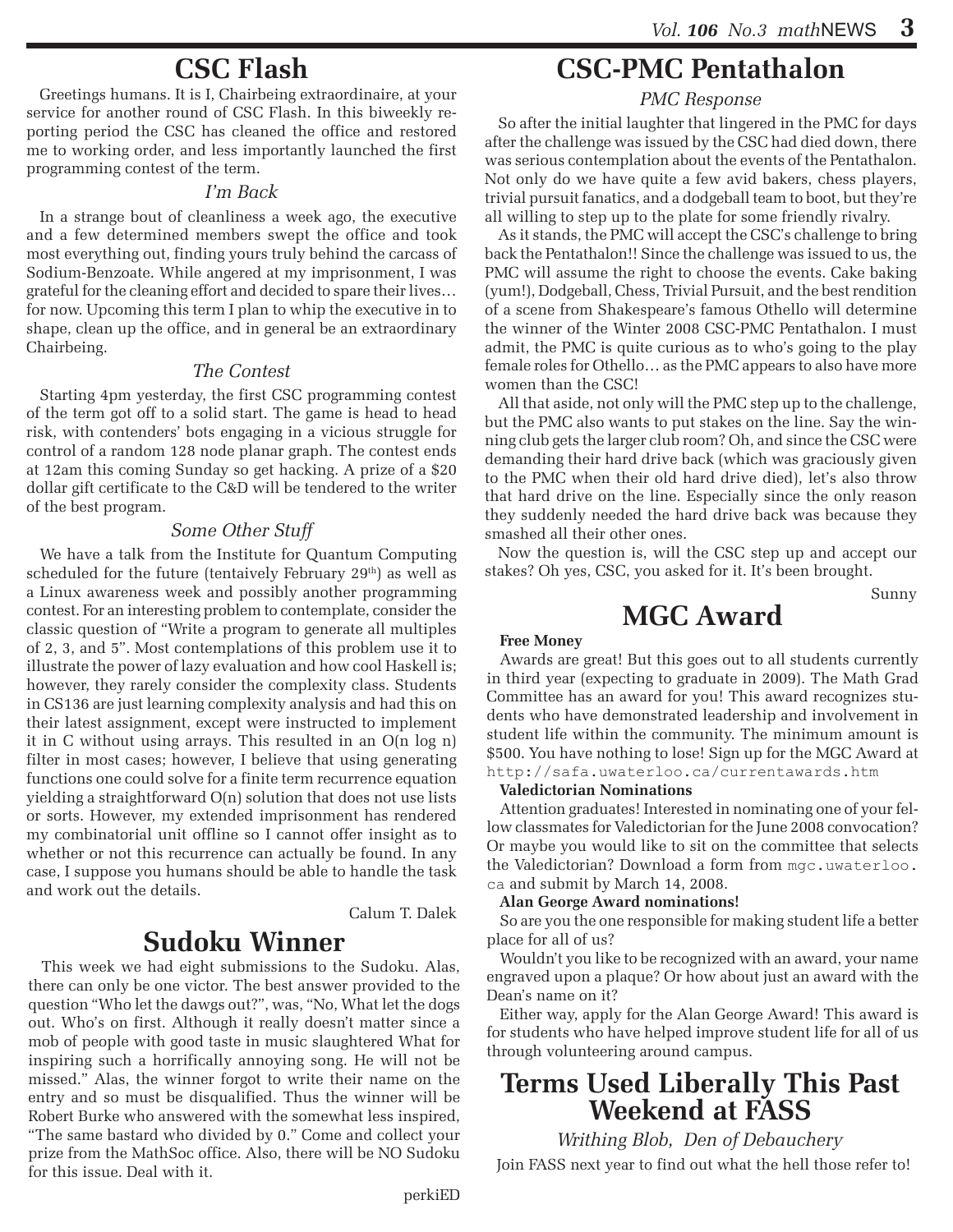# **Toronto, the hockey city**

*And other lies you tell yourself*

Fans of the Leafs will often tell you that Toronto, a multicultural city of millions, is also a strong supporter of the hockey scene, from the NHL to the junior teams. That, my friend, is a blatant **LIE**. The city of Toronto, with its large population, is nothing more than a Leafs market. Like zombies, fans will flock to fill up the Air Canada Centre for a Toronto Maple Leafs game, but the season average for a Toronto Marlies game last year was a paltry 3887, and increased to 4294 this season. That reason? The Marlies are now sitting pretty at the top of their division and 2nd highest in the AHL right now. Great offense and excellent defense has resulted in a fun product to watch on the ice. Yet, the season total of 4294 is only 16th best in the league of 30 teams, for shame.

Other hockey misconceptions:

- Sidney Crosby is **NOT** the second coming of Jesus. His tears cannot cure cancer, and he is not definitively better than Alexander Ovechkin. True, his playmaking skills are probably the best in the league, but I'd think Ovechkin's goal scoring prowess is just as much of a make-up fact.
- The Ottawa Senators are **NOT** invincible. Not only could they use a bit more offensive depth like Detroit, they could also use a goalie who isn't either streaky as hell, or is a magnet for controversy.
- NHL players are **NOT** atrociously overpaid. Deflecting this simple misconception is that all professional athletes are paid a good amount (in relation to the revenue generated). Consider this: Sidney Crosby, the poster child of the NHL, is paid 20% less than Ted Lilly, the third starting pitcher on the Chicago Cubs (A team that has not won the World Series in over 100 years).

Anyways, in case anyone missed it, our thoughts and prayers should be with Richard Zednik, whose neck was slashed by the skate blade of teammate Olli Jokinen but is now stable and recovering.

Megaton Panda

# **Theology**

Imagine the existence of a lottery with a prize value of \$10,000 and 10,000 contestants. The break-even point for such a lottery is \$1 per ticket. If each ticket costs \$0.10, you would be mathematically justified in buying as many tickets as you could. This is analogous to a famous scenario: Pascal's Wager. This posits the mathematical rationality of belief in God.

Blaise Pascal's general premise was that belief in God was beneficial if God ended up being real, and had no real harms if God did not exist. Likewise, non-belief in God was hugely harmful if God ended up existing, while non-belief had no real drawbacks if God wasn't around. This can be extended to my lottery analogy. Consider eternal salvation to be a reward of infinite size. Consider the probability of God existing being one in ten billion (generous). Under these circumstances, belief in God is justified, *regardless* of the cost.

This relies on two assumptions: 1, that there is a non-zero probability of God's existence and 2, that you're worshipping the right god. 1 is reasonable — we must concede this on the basis of human fallibility. Assumption 2 seems reasonable too — because picking *any* god has an infinitely better expected value than atheism — at least you've got a shot.

## **Programmer Haiku**

*Like real poetry, but easy!*

Python sits calmly. Like the ninja, it waits to duck-type my objects.

I look in the cache but no. RAM yields nothing. I check the disk... not found.

Hash tables and lists, when combined,  $O(1)$  lookup. Who needs arrays?

P and NP - if they are equal, good news for traveling salesmen.

Executing well. Dereference that pointer. Oh Shi— SEGFAULT.

# **Sobriety in the face of inebriation**

Being one of the few sober people at a massively drunken party is like being a fly-on-the-wall observer. You're observing what the other party guests do but they're so inebriated that they really don't realize that you're there. Conversations flying around seem ridiculously unstimulating to the sober mind. People stumbling up the stairs holding a beer aren't amusing, but very patheticlooking and the seeming inability of other guests to find the bathroom on their own just insanely dumb. The dizzy, amorous pair looking for a more private location for their antics appears to be just a scene out of a stupid, immature college romp movie and the lust-struck writhing pile on display in a poorly hidden corner out of an even stupider college romp movie. Not to mention the sweaty, pulsating mass of nearly indistinguishable bodies, some wearing almost nothing, providing more information than the sober eye wanted to see. It wouldn't have seemed so bad had I been watching a movie, but watching it unfold live just made it seem disgusting and more befitting of a soft core porno. That makes me think, have movies sensationalized the out of control drunken party so much that such behaviour is acceptable under the cover of alcohol? Or are the more conservative among us not meant to be sober at a party that's wasted beyond wasted?

I wonder.

Thor

# **Statistics and you!**

*STAT courses that are right for you!*

- 333 also known as half-way to hell. This course is great if you were born with the numbers '666' on your palm and your presence makes livestock go crazy.
- 340 simulations. This course requires you to play the Sims all day and document the results. Model real-life scenarios using your friends as guinea pigs.
- 443 forecasting. Spend three months flipping a coin and using it to determine the future results of non-deterministic models.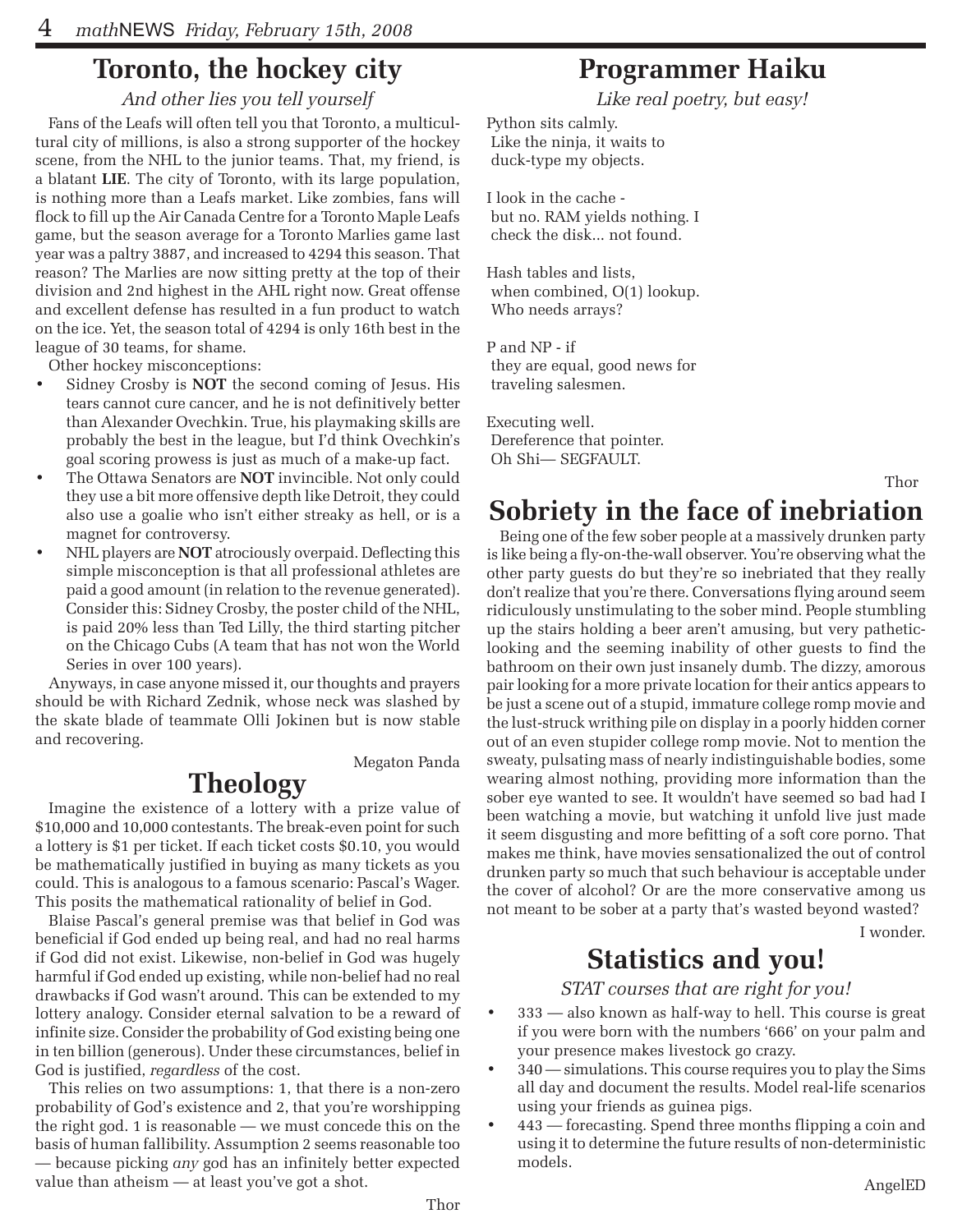# **Conversations with Idiots**

*What the company should do for you!*

Over the past couple of months I have noticed a particular topic that seems to be of great debate: companies and charity. Particularly of what companies owe to the general public. Some people are under the impression that companies owe money to the communities that are nearby either on a service level or by proximity. I heard that it was the responsibility of the companies to keep employment levels high. Even Michael Moore's *Roger & Me* seemed to place this illogical responsibility on GM for downsizing employees.

Now, all of these thoughts can be put to rest with one single fact: companies exist to make money. To be more specific, they exist to make a profit. Not only do companies exist to make money, but that's their function otherwise they would be a not-for-profit organization.

- Companies owe you nothing they will provide a service and you will provide them with money as compensation. The amount of money will be more than the service is worth so that the company can keep functioning. Other than some basic customer satisfaction promises this company will owe you nothing. This goes for employees too. Consider the example of GM and its downsizing in Flint, Michigan; what Moore fails to point out is that if the employees that were laid off were so valuable to the company then they wouldn't have been laid off in the first place! GM must have found an alternative including (outsourcing, automization and shrinking operations) which was more profitable than keeping on those employees.
- Companies owe communities nothing  $-$  the only time you'll see a company doing something charitable is because it is trying to indirectly make money. Sure, in the short run the company will spend money in making a charitable donation to whatever organization they feel "deserves it", but you can be certain that the company will be very public about its donation. Why? They are trying to generate goodwill because there exist some consumers who are more inclined to purchase goods and services from a company they deem to be "morally conscious".
- • Companies owe their owners everything everyone else is there to give the company money. The company will ideally work to make their shareholders richer and wealthier. Money going from the company to charities takes money away from the shareholders and bondholders. Money going to you makes those people unhappy.
- • Companies are responsible for their actions which means any damage they do they must repair or ammend. The community is the community's responsibility.
- The issue here really isn't idiocy, it's more short-sightedness than anything else. I agree that certain companies could very easily take a portion of their profits and give them to a random organization that makes the world "better" in one arbitrary way or another. The question is: why should they? That's not why companies exist.

AngelED

# *prof***QUOTES**

My dog *is* cuter than most of you (showing his dog on overhead when he was a puppy).

Brown, CS 135

Suppose we want to build a startup company, let's call it Google. Cormack, CS 240

 $e=\pi=\sqrt{5(10)}=3$  ... That was a joke, by the way.

Cormack, CS 240

Most people know the numbers between 1 and 5 have an order. [on board: 1—>2—>4—>5]

Anonymous

That's not really deletion! It's only the way Microsoft deletes files!

Cormack, CS 240

[on backwards-reading tape drives] They'd probably say "Paul is Dead" or something if you read them backwards.

Cormack, CS 240

Big-O of good luck with poor interviews.

Chang, MATH 119

We don't put straightforward questions on the midterm — the professor's condescending.

Chang, MATH 117

Cicero probably wouldn't approve of it at all, but it was his native language, so, I mean, he should give us a break.

Marshall, LAT 100B

You can't put both a 1 and a 0 on the same wire. Lots of people try — it's called short circuiting or, if you're working with high current, it's called arc welding.

#### Anonymous

I made that mistake on purpose… you know, just to be realistic. Wouldn't want you to think I'm perfect, that would be intimidating.

#### West, AMATH 250

If you were locked in a room and the oxygen was running out… 30 seconds left, what are you going to do? Just trying to keep you engaged in the lesson.

#### West, AMATH 250

Suppose you didn't learn about the  $\pm$  sign in the quadratic equation. Maybe you went to an underfunded high school and they only had plus signs.

West, AMATH 250

In this class, taking the derivative is the second most important thing. The first one is laughing at my jokes. (Silence) You fail. Wolczuk, MATH 237

So now that you're all thoroughly confused, let's go on to something harder.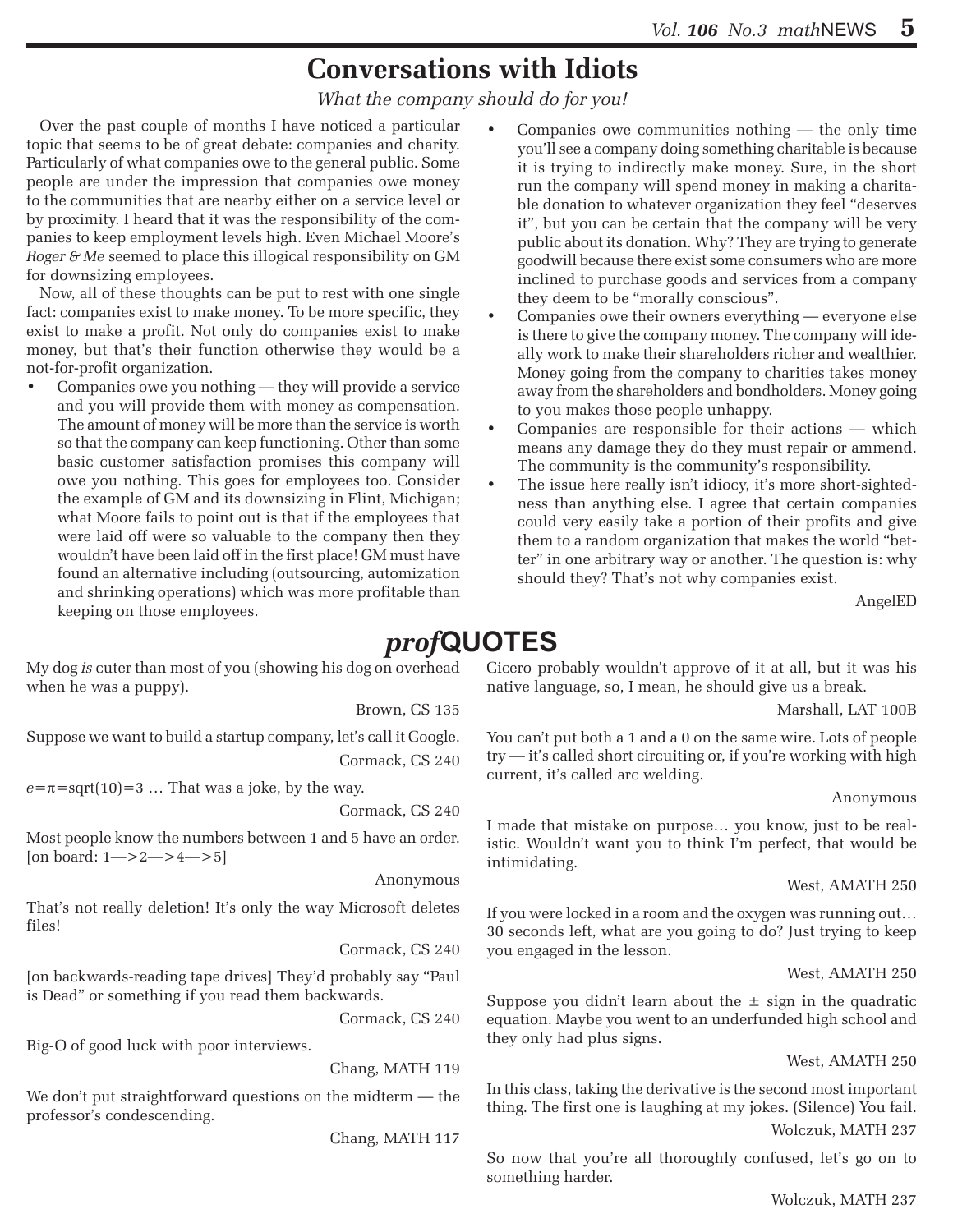# **What programming language is right for you?**

*Even more ultimately futile than religious debate!*

*There are two types of programming languages; the ones that people bitch about and the ones that no one uses.*

#### -Bjarne Stroustrup

OK, so you're a young, starry-eyed CS student with a world of possibilities in front of you. You want to know which programming language you should learn and subsequently champion in endless irrational arguments. What should you pick? I've put together this helpful guide.

#### **C#**

 Does Bill Gates frequently appear in your dreams? Do you feel sticky afterwards? Do you love GUI and hate people who use non-conformist OSes? Are you willing to compromise your values to get a version of Java that actually executes quickly? The totalitarian embrace of the .NET platform is probably just right for you.

#### **Lisp and Scheme**

 Do your friends describe you as a hippie? Are you routinely mistaken for Richard Stallman? Do you not understand why business considerations are more important than technical elegance? Finally, are you capable of wearing a beret and mocking imperative programmers for their procedural ways? Lisp and Scheme mix beauty with unsuitability for the real world. **C**

 Are you writing embedded software? An operating system? An interpreter? If not, why the hell do you want to code in C? Do you get your jollies by feeling the cold mechanical heartbeat of your computer? Are you the sort of person who actually uses bit shift instead of division when possible? Even when you know your compiler will convert it for you? If you're a speed-freak who pops No-Doze and caffeine pills to get through the day, C is probably right for you. It's the fastest you can get. **C++**

 Would you describe yourself as an optimist? Do you trust your fellow man to follow good design conventions and not abuse the terrible power granted to him? Do prefer choice to a standardized way of getting things done? Do you hate C programmers who think that they can port their coding style to the OOP world with only minor changes in philosophy (it's OK, we all hate those guys. Fuck 'em.)?  $C++$  will give you the speed of C and the object-oriented power of every other relevant language—but it makes it really, really easy to do very evil things.

#### **Java**

 Do you think that users should just "buy more RAM" instead of complaining about your abusive memory consumption? Does Bill Gates frequently appear in your nightmares? Do you spell it M\$? Even when nobody else is reading what you write? If you want to use the only legitimate competitor to .NET for largescale application development, don't mind the speed problems, and like being on every OS ever written, Java will work for you. **Visual Basic**

 Let's face it, the only reason why you should learn visual basic is to meet girls. That's because you'll probably be able to do it in a corporate environment with a nearly equal gender ratio. And it doesn't seem that nerdy - you're using spreadsheets like everyone else. (Visual Basic.NET, on the other hand, is identical C#, except other programmers will mock you for using it). **JavaScript + AJAX**

 Do you know HTML but want to "knock it up a notch"? Are you trying to start a Web 2.0 company? Have you been checking out domain names with vowels removed? Do you already know how you're going to incorporate a social network into this? Have venture capitalists given you \$10 million for an idea pitched on a bit of napkin? JavaScript and AJAX are the way to go. **PHP**

 Go learn a real server-side programming language, loser. Or just write facebook applications.

#### **Ruby and Python**

 Are you looking for an object oriented-scripting language, possibly for web development? Do you want to write beautiful code? Pick one of these. Python is a little more Java-like, a little less object oriented, and slightly more simplified. Its lambdas are not really as useful as Ruby's blocks, so hippies should pick Ruby. Ruby's a bit POSIX-centric, a bit Smalltalk-y (it does that whole "message" thing instead of good, old fashioned, god-fearing functions), a bit more reflective, and a bit less documented. But seriously, they're practically the same.

#### **Perl**

 Look, it's a new millennium. Perl is dead - and nothing you can do will bring her back. We still have memories of the good times, though. That brilliant string handling of hers—we need to treasure that. But you need to move on—to Perl's younger and more attractive sisters mentioned above.

Thor

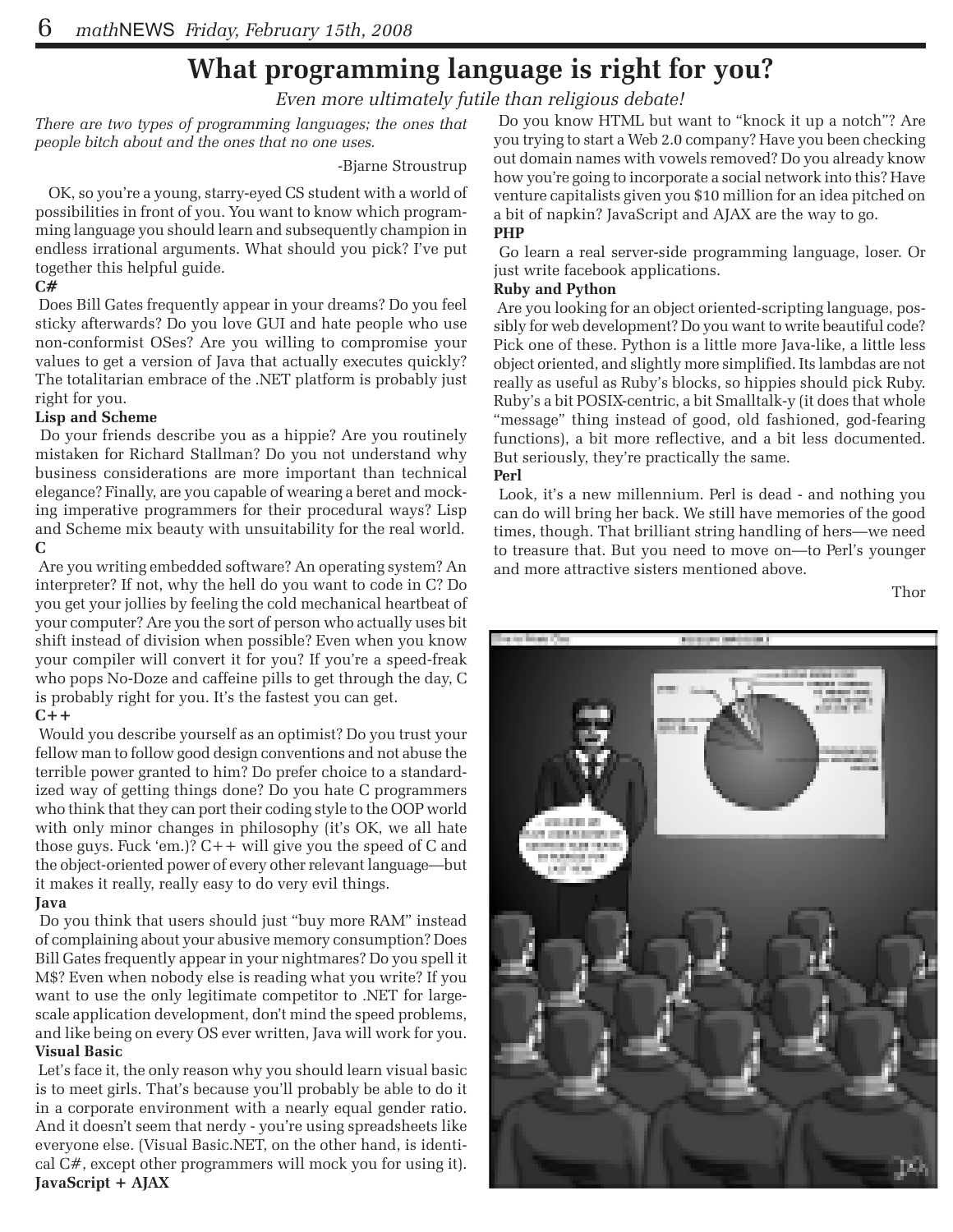### **HorrorScopes**

#### *What happens to HappyScopes that get left in the dark too long.*

#### **ACC**

You may be required to eat a little bit of humble  $\pi$  today. If its bitter taste is not to your liking, then try a large slice of vengeance  $\pi$ . Remember that it is supposed to be served cold, angry and relentlessly. Bury the bodies as necessary.

Your lucky number is  $\pi/6$  radians of retribution.

#### **ACTSCI**

One or more of your friends may be in the middle of combustion. Just because you don't think it's right for them, doesn't mean that you shouldn't support them. Swallow your pride, buy some petrol and you will find the brightest friends you've ever had.

Your lucky number is 350 degrees of fervent friendship. **BBA/BMATH**

If your money was a concern for you recently, then you won't have to worry about it anymore: it will all be gone shortly, anyway. This shouldn't be a major cause of worry because large sums of money tend to find people like you. Who ever said extortion wasn't worth it?

Your lucky number is one thousand words someone doesn't want spoken.

#### **C&O**

If romance was an uphill struggle last week, then you'll be relieved to know that it's going to be downhill from here! Although running away won't solve your problems, it definitely is a great way to keep them from crushing you momentarily.

Your lucky number is a 49% gradient.

#### **CM**

Things are going to start heating up when you open a faucet and you only get a face full of steam. Don't let the horrible burning pain rule your life. It's all in your mind. Remove it and you won't have to worry.

Your lucky number is three-million hurting brain cells.

#### **CS**

Communications have been fuzzy for you recently. Sometimes the only way to solve this is by integrating your vocabulary into binary. Prove that the language is context-free, write its grammar, submit this for marks. Use your new language to interpret your marks as perfect.

Your lucky number is 0110100100101.

#### **MATH/BUS**

Go on a learning adventure using a magic school bus that will take you to exotic locations. Don't get too involved in the learning, in case it runs out of gas. Resort to cannibalism if there aren't any gas stations nearby.

Your lucky number is one well done Ms. Frizzle. **OR**

Later in the week you will come to the rescue of a perfect stranger, but don't expect them to be thankful. You'll get yelled at, insulted and occasionally shot in the face, but don't lose your cool: being kind is its own reward. Maybe.

Your lucky number is 1 escort complete!

#### **PMATH**

Impress your sweetie by busting out of the window of a burning building with a rose in your mouth, chocolate in one hand and the severed head of her mortal enemy in the other. Although you may not realize it, now is the best time to break up with her.

Your lucky number is a series that converges to freedom. **SE**

Group work is beginning to stress you out. Just remember to breathe: the more air you get, the less the group member that's irritating you gets. Despite what those Saturday morning cartoons try to teach you, sharing is for losers.

Your lucky number is 2,000 CCs of air only for you.

#### **STAT**

Things are in a state of change as everyone you know and love has died and come back as a zombie. Take refuge in the nearest mall since that is the most logical place to be. The change in environment makes testing out a new lawnmower seem like a great idea.

Your lucky number is 20,000 PP.

#### **TEACHING OPTION**

As part of your training to educate the work force of the future, you must raise at least fifty children of your own. Raid the local orphanage for potential pupils and then beget them as you see fit. Either you'll be raising children to practice being a teacher or you'll be teaching to practice being a parent.

Your lucky number is 50 younguns.

#### **UNDECLARED**

Megaton Panda is your new lord and saviour. Listen to his wise hockey advice and love the video games that he recommends. Defilers must play Ephemeral Fantasia for all eternity.

Your lucky number is seven days infinitely repeated.

#### **AHS**

Did you know that there are over seven billion ways that the human body can spontaneously fail resulting in instant and possibly permanent death? Well, you should.

Your lucky number is 7 billion ways that the human body can spontaneously fail resulting in instant and possibly permanent death.

#### **ARTS**

When life gives you lemons, punch it in the face. If you relent for a bit, be sure to ask why it would give you lemons of all things. Don't expect to be given a logical answer. In fact, expect to be given lemons.

Your lucky number is ten more lemons than you need.

#### **ENG**

They put something in the water fountain, and boy does it go down smooth. Enjoy the free flowing speakeasy and make sure that you take a break before you get your iron ring!

Your lucky number is one beautiful iron ring.

#### **ES**

When the garbage collector comes by keep in mind that GIGO will clean your degree away. Chase after the garbage collector shaking your fist and when you're finished be sure to get a real job.

Your lucky number a \$30,000 piece of paper with no value. **SCI**

The time has come to re-evaluate your personal goals. Use drunken clown sort and find that your life takes an interesting turn for the worse when you wake up with your spleen teaching a language class. Hallucinagenic drugs, anyone?

Your lucky number is O(Chug).

#### **OTHER**

Using the same jokes to get people to like you can only get you so far. Sometimes it's better to listen to other people and then completely mimic their personalities. Being original is for people not labelled as "Other".